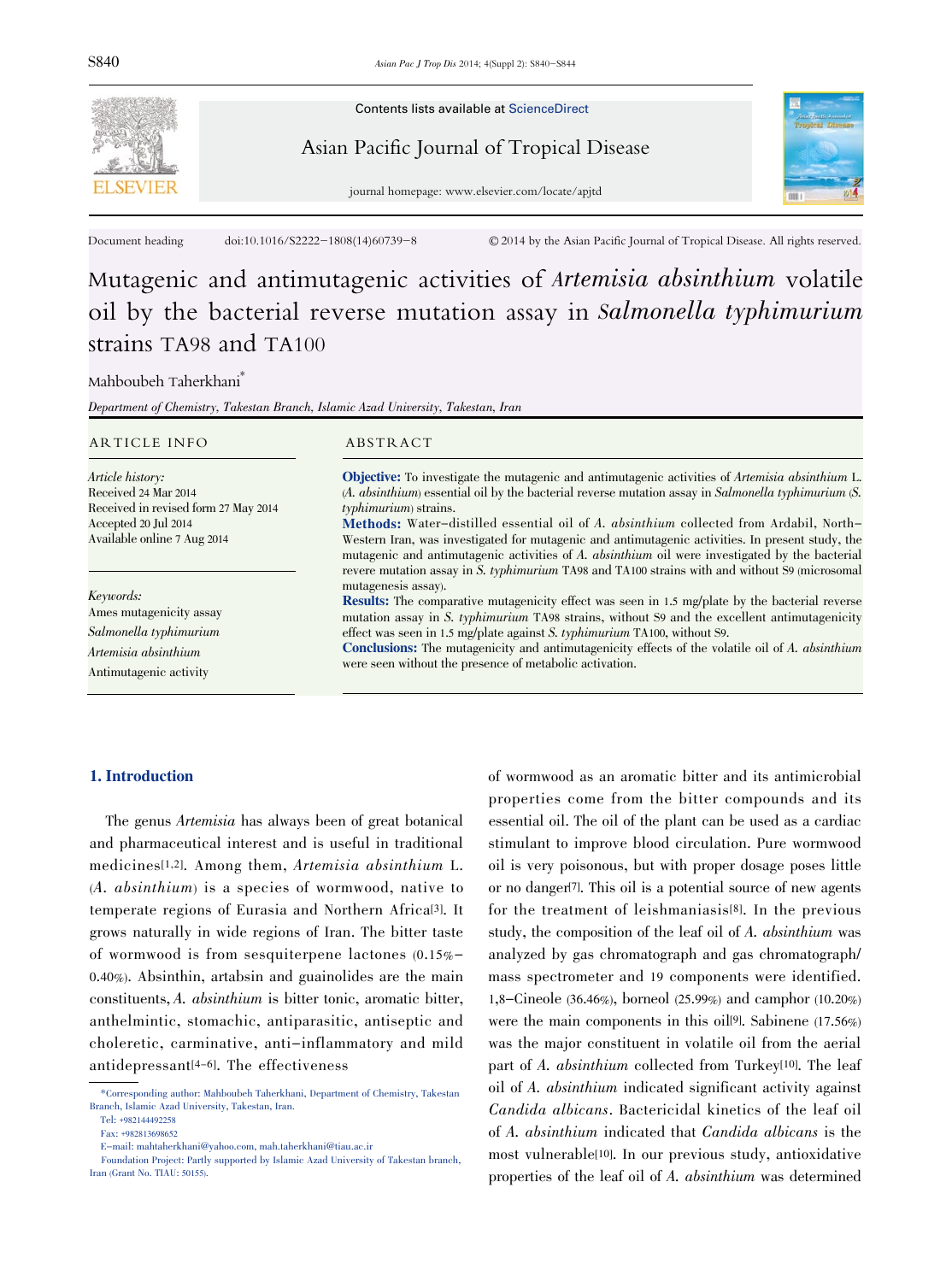by three methods: the ferric-reducing antioxidant power, radical-scavenging capacity of the oil or bleaching of 2,20 diphenylpicrylhydrazyl (DPPH) and β-carotene-linoleic acid assay. The ferric reducing power of the essential oils was determined  $(10.67\pm0.45)$  gallic acid equivalent (mg/ g). The leaf essential oil of A. absinthium reduced the concentration of DPPH free radical  $[(61.4 \pm 1.4)\%]$ , 10 mg/mL of essential oil], with an efficacy lower than that of reference oil Thymus x-porlock (69.3% inhibition). IC<sub>50</sub> for DPPH radical-scavenging activity was 5.85 µg/mL. In β-carotenelinoleic acid test system, oxidation of linoleic acid was effectively inhibited by A. absinthium oil  $(58.56 \pm 2.5)\%$ , amount of essential oil 0.625 mg/mL]. The results suggest application of A. absinthium oil as a natural antioxidant agent. Total phenolic content of the leaf oil of A. absinthium was determined to be  $(168.86±9.50)$  µg gallic acid equivalent  $(mg/g)$ . The results suggested application of A. *absinthium* oil as a natural antioxidant agent[10]. The large-scale use of essential oils requires accumulation of toxicological data on these substances. Essential oils contain a complex mixture of volatile and odorous compounds from secondary plant metabolism, and are widely used as fragrance components and flavouring additives[11]. Increasing human exposure to these compounds makes mutagenicity effect of these compounds very important to study in order to protect human population from their toxic and adverse effects[12]. There is a high correlation between mutagenicity and carcinogenicity. Ninety percent of the carcinogens were mutagenic. The Ames mutagenicity test is a short term bacterial reverse mutation assay specifically designed to detect a wide range of chemical materials that can produce genetic damage that leads to gene mutations. The Salmonella test can play a central role in a program of prevention to identify mutagenic chemicals and to aid in the development of non-mutagenic products to prevent future human exposure<sup>[13]</sup>. The aims of this study were to estimate the mutagenicity and antimutagenicity effects of the A. absinthium oil by the bacterial reverse mutation assay in Salmonella typhimurium (S. typhimurium) TA98 and TA100 strains with and without S9 (microsomal mutagenesis assay). A preliminary toxicity experiment is performed to determine the appropriate dose that can be tested.

## 2. Material and methods

# 2.1. General

The main equipment types used were a clevenger apparatus. Microbial and cell culture media and laboratory

reagents were from Merck, Germany. Other chemicals were of analytical grade.

## 2.2. Plant material

The leaves of A. absinthium were collected from Namin, Province of Ardabil, after Heyran ghaut, in North-Western Iran in July 2011. Voucher specimens have been deposited at the Herbarium of the Research Institute of Forests and Rangelands, Tehran, Iran.

## 2.3. Isolation of the volatile oil

The aerial parts of A. absinthium were dried at room temperature for several days. Air-dried aerial parts of A. absinthium (120 g) was separately subjected to hydrodistillation using a clevenger-type apparatus for 3 h. After drying of the oil over anhydrous sodium sulfate, the oil was recovered. Results showed that volatile oil yield was  $0.92\%$  (w/w).

## 2.4. Preparation of metabolic activation system (S9 mixture)

The S9 metabolic activator was prepared just before use by adding: phosphate buffer (0.2 mol/L) 500 µL, deionised water 130 µL, KCl  $(0.33 \text{ mol/L})$  100 µL, MgCl,  $(0.1 \text{ mol/L})$  80 µL, S9 fraction 100 µL, glucose-6-phosphate (0.1 mol/L), 50 µL and nicotinamide adenine dinucleotide phosphate (0.1 mol/L) 40 µL. The mixture was kept on ice during testing. S9 fraction, the liver postmitochondrial supernatant of rats treated with the mixture phenobarbital/β-naphthoflavone to induce the hepatic microsomal enzymes, was purchased from Moltox<sup>[14]</sup>.

## 2.5. Toxicity determination

Bacterial toxicity was determined based on the values in Table 1. For toxicity test, 12 mL of nutrient agar and 0.50 mL of metabolic activation (S9) mix or buffer (phosphate buffer 0.2 mol/L, pH 7.4), 0.01 mL of the test chemical dilution and 0.1 mL overnight culture of the Salmonella strain were added in tubes (Table 1). The contents of the test tubes were then mixed and poured onto the surface of glucose minimal agar plates (the glucose minimal agar, consisting of 1.5% agar, 0.02% MgSO<sub>4</sub>·7H<sub>2</sub>O, 0.2% citric acid, 1% K<sub>2</sub>HPO<sub>4</sub>, 0.35% NaNH<sub>4</sub>HPO<sub>4</sub>·4H<sub>2</sub>O and 2% glucose). The plates were inverted and placed in a 37 °C incubator for 48 h. The colonies are then counted and the results were expressed as the number of revertant colonies per plate. Comparisons of bacterial counts on test compound plates with bacterial counts on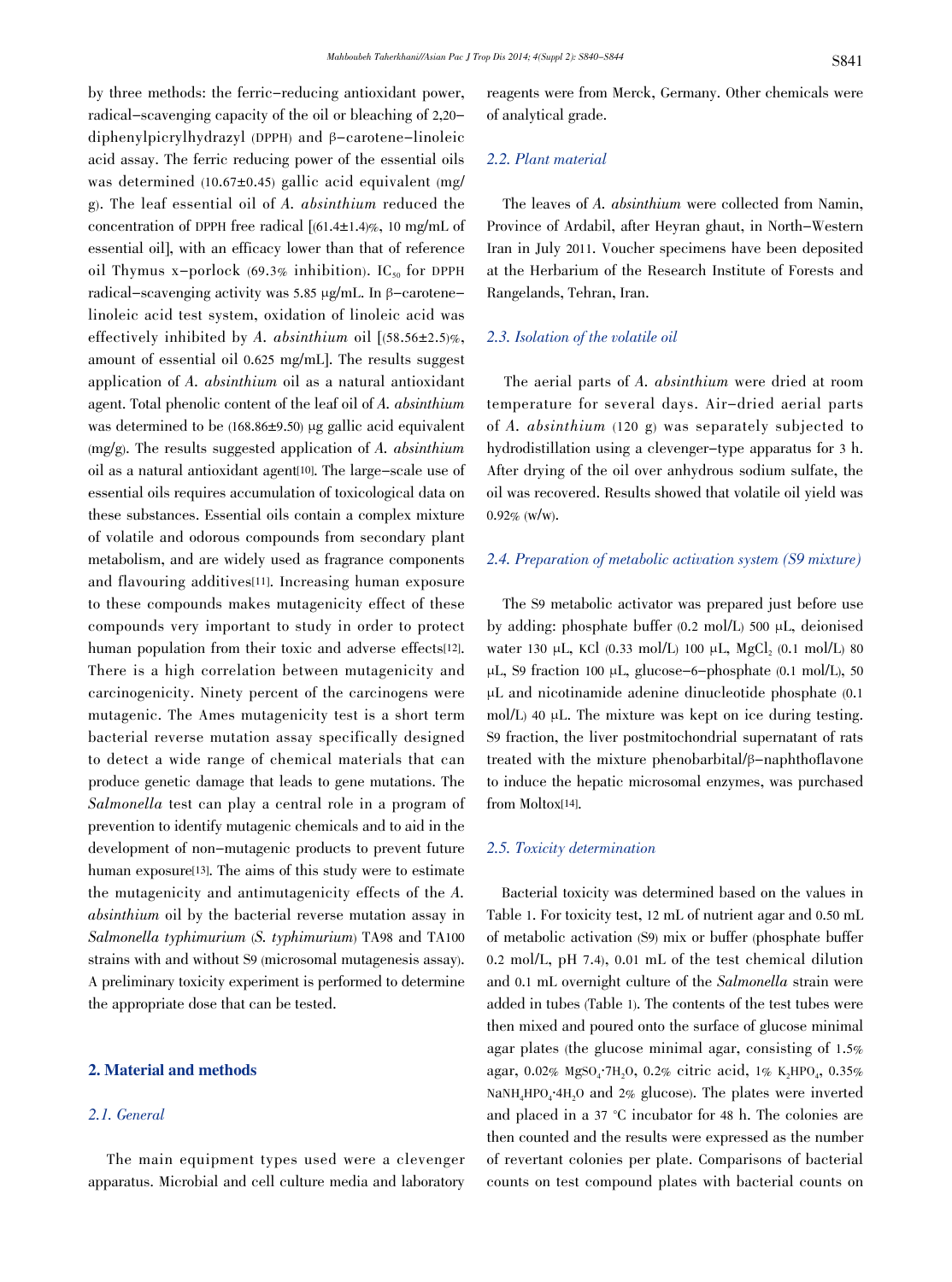control plates were used to determine growth inhibition<sup>[14]</sup>. Table 1

| Toxicity determination.                               |       |                                                               |       |      |
|-------------------------------------------------------|-------|---------------------------------------------------------------|-------|------|
| Methods                                               |       | Test $1$ (mL) Control $1$ (mL) Test $2$ (mL) Control $2$ (mL) |       |      |
| Test strain (approximately 1/6×10° cells/mL)          | 0.10  | 0.1                                                           | 0.10  | 0.1  |
| Oil                                                   | 0.01  |                                                               | 0.01  |      |
| Phosphate buffer $(0.2 \text{ mol/L}, \text{pH} 7.4)$ |       | 0.1                                                           | 0.50  | 0.6  |
| $S9$ mix                                              | 0.50  | 0.5                                                           |       |      |
| Nutrient agar                                         | 12.00 | 12.0                                                          | 12.00 | 12.0 |

2.6. Mutagenicity and anti-mutagenicity test

Mutagenic activity was evaluated by the Salmonella/ microsome assay, using the S. typhimurium tester strains TA98 and TA100, with (+S9) and without (-S9) metabolization, using the preincubation method[15]. It was notable that the same number of bacteria were used in the preliminary toxicity assay as well as in the definitive mutagenicity assay[14].

Salmonella inoculated cultures 15-18 h prior to performing the experiment. Top agar melt supplemented with 0.05 mmol/L histidine and biotin and maintain at 43 °C to 48 °C. To the 13 mm×100 mm sterile glass tubes maintained at 43 °C, the following order with mixing after each addition was added (Figure 1). Each test should be performed using a single batch of reagents, media and agar[14].



Figure 1. Diagram depicting the steps involved in the plate incorporation assay[14].

The top agar, consisting of 0.6% NaCl and 0.6% agar, was one of the most critical medium components in the Ames test because it contained the trace amount of histidine (0.05 mmol/L) for limited growth. It also contained biotin at a concentration of 0.05 mmol/L which was in excess of what was needed for the growth of the *Salmonella* strains. The effect of metabolic activation was studied using pre incubation. In condition without metabolic activation, 0.01 mL of each concentration of test ingredient, negative

control or positive control was added to 0.5 mL of 0.1 mol/ L phosphate buffer (pH 7.4) and 0.1 mL of each strain (approximately  $1/6 \times 10^{6}$  cells/mL), and then incubated at 37 °C for 20 min. After shaking incubation, 2 mL of top agar was added to the incubation mixture according to the strains and then poured on to a plate containing minimal agar. The plates were incubated at 37 °C for 48 h and the revertant colonies were counted manually. In the presence of metabolic activation, 0.5 mL of freshly prepared S9 mix instead of 0.1 mol/L phosphate buffer (pH 7.4) was added to the incubation mixture. Other procedures were performed in the same way (Figure 1)[14].

All experiments were analyzed in duplicate (Tables 2-9). The colonies were then counted and the results were expressed as the number of revertant colonies per plate. The standard mutagens used as positive controls in experiments without the S9 mix were 2-nitrofluorene for TA98, sodium azide for TA100. In experiments with S9 activation, 2-aminoanthracene was used with TA98 and TA100 DMSO served as negative (solvent) control[14].

#### Table 2

Determination of mutagenic potency of A. absinthium oil by S. typhimurium strain TA100 without S9.

| <b>TA100</b>                                          |     | Positive control (mL) Negative control (mL) Test (mL) |      |
|-------------------------------------------------------|-----|-------------------------------------------------------|------|
| Test strain (approximately 1/6×10° cells/mL)          | 0.1 | 0.1                                                   | 0.10 |
| Sodium azide (NaN <sub>3</sub> ) (50 $\mu$ g/mL)      | 0.1 |                                                       |      |
| Test concentration (oil)                              |     |                                                       | 0.01 |
| Phosphate buffer $(0.1 \text{ mol/L}, \text{pH} 7.4)$ | 0.5 | 0.5                                                   | 0.50 |
| Top agar                                              | 2.0 | 2.0                                                   | 2.00 |

Mutagenesis percentage was calculated using the following formula:  $(T/M) \times$ 100; T: the number of revertant colonies in the presence of volatile oil, M: the number of revertant colonies in the presence of mutagen.

#### Table 3

Determination of mutagenic potency of A. absinthium oil by S. typhimurium strain TA100 with S9.

| <b>TA100</b>                                         |     | Positive control (mL) Negative control (mL) Test (mL) |      |
|------------------------------------------------------|-----|-------------------------------------------------------|------|
| Test strain (approximately 1/6×10° cells/mL)         | 0.1 | 0.1                                                   | 0.10 |
| 2-aminoanthracene $(1 \mu g / \text{plate in DMSO})$ | 0.1 |                                                       |      |
| Test concentration (oil)                             |     |                                                       | 0.01 |
| $S9$ mix                                             | 0.5 | 0.5                                                   | 0.50 |
| Top agar                                             | 2.0 | 2.0                                                   | 2.00 |

## Table 4

Determination of mutagenic potency of A. absinthium oil by S. typhimurium strain TA98 without S9.

| <b>TA98</b>                                  |     | Positive control (mL) Negative control (mL) Test (mL) |      |
|----------------------------------------------|-----|-------------------------------------------------------|------|
| Test strain(approximately 1/6×10° cells/mL)  | 0.1 | 0.1                                                   | 0.10 |
| 2-nitrofluorene $(1.5 \mu g / \text{plate})$ | 0.1 |                                                       |      |
| Test concentration (oil)                     |     |                                                       | 0.01 |
| Phosphate buffer (0.1 mol/L, pH 7.4)         | 0.5 | 0.5                                                   | 0.50 |
| Top agar                                     | 2.0 | 2.0                                                   | 2.00 |

#### Table 5

Determination of mutagenic potency of A. absinthium oil by S. typhimurium strain TA98 with S9.

| <b>TA98</b>                                          |     | Positive control (mL) Negative control (mL) Test (mL) |      |
|------------------------------------------------------|-----|-------------------------------------------------------|------|
| Test strain (approximately 1/6×10° cells/mL)         | 0.1 | 0.1                                                   | 0.10 |
| 2-aminoanthracene $(1 \mu g / \text{plate in DMSO})$ | 0.1 |                                                       |      |
| Test concentration (oil)                             |     |                                                       | 0.01 |
| $S9$ mix                                             | 0.5 | 0.5                                                   | 0.50 |
| Top agar                                             | 2.0 | 2.0                                                   | 2.00 |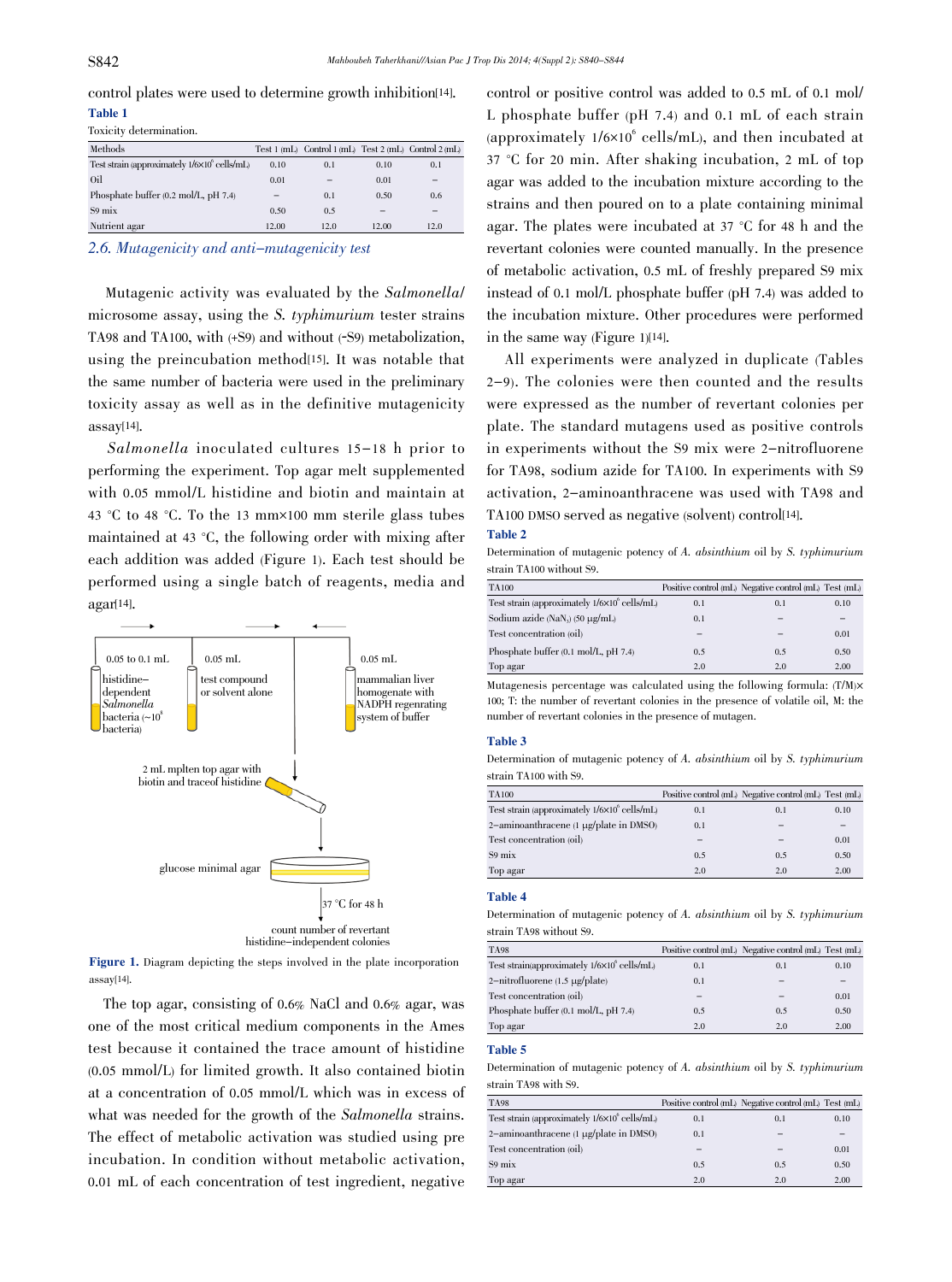## Table 6

Determination of antimutagenic potency of A. absinthium oil by S. yphimurium strain TA100 without S9.

| <b>TA100</b>                                           | Positive control | Negative control | Test          |
|--------------------------------------------------------|------------------|------------------|---------------|
| Test strain(approximately $1/6 \times 10^6$ cells/mL)  | $0.1$ mL         | $0.1$ mL         | $0.1$ mL      |
| Sodium azide (NaN <sub>3</sub> ) (50 $\mu$ g/ $\mu$ L) | 200.0 µL         |                  | $200.0 \mu L$ |
| Test concentration (oil)                               |                  |                  | $10.0 \mu L$  |
| Phosphate buffer $(0.1 \text{ mol/L}, \text{pH} 7.4)$  | $0.5$ mL         | $0.5$ mL         | $0.5$ mL      |
| Top agar                                               | $2.0$ mL         | $2.0$ mL         | $2.0$ mL      |

#### Table 7

Determination of antimutagenic potency of A. absinthium oil by S. typhimurium strain TA100 with S9.

| <b>TA100</b>                                           | Positive control | Negative control | <b>Test</b>   |
|--------------------------------------------------------|------------------|------------------|---------------|
| Test strain (approximately $1/6 \times 10^6$ cells/mL) | $0.1$ mL         | $0.1$ mL         | $0.1$ mL      |
| 2-aminoanthracene $(1 \mu g/\mu L \text{ in DMSO})$    | 200.0 µL         |                  | $200.0 \mu L$ |
| Test concentration (oil)                               |                  |                  | $10.0 \mu L$  |
| $S9$ mix                                               | $0.5$ mL         | $0.5$ mL         | $0.5$ mL      |
| Top agar                                               | $2.0$ mL         | $2.0$ mL         | $2.0$ mL      |

#### Table 8

Determination of antimutagenic potency of A. absinthium oil by S. yphimurium strain TA98 without S9.

| <b>TA98</b>                                           | Positive control | Negative control | Test          |
|-------------------------------------------------------|------------------|------------------|---------------|
| Test strain(approximately 1/6×10° cells/mL)           | $0.1$ mL         | $0.1$ mL         | $0.1$ mL      |
| 2-nitrofluorene $(1 \mu g/\mu L)$                     | $200.0 \mu L$    |                  | $200.0 \mu L$ |
| Test concentration (oil)                              |                  |                  | $10.0 \mu L$  |
| Phosphate buffer $(0.1 \text{ mol/L}, \text{pH} 7.4)$ | $0.5$ mL         | $0.5$ mL         | $0.5$ mL      |
| Top agar                                              | $2.0$ mL         | $2.0$ mL         | $2.0$ mL      |

#### Table 9

Determination of antimutagenic potency of A. absinthium oil by S. typhimurium strain TA98 with S9.

| <b>TA98</b>                                            | Positive control | Negative control | <b>Test</b>   |
|--------------------------------------------------------|------------------|------------------|---------------|
| Test strain (approximately $1/6 \times 10^6$ cells/mL) | $0.1$ mL         | $0.1$ mL         | $0.1$ mL      |
| 2-aminoanthracene $(1\mu g/\mu L)$                     | $200.0 \mu L$    |                  | $200.0 \mu L$ |
| Test concentration (oil)                               |                  |                  | $10.0 \mu L$  |
| S9 mix                                                 | $0.5$ mL         | $0.5$ mL         | $0.5$ mL      |
| Top agar                                               | $2.0$ mL         | $2.0$ mL         | $2.0$ mL      |

Mutagenicity tests were determined based on the values in Tables 2-5. The number of colonies that had been grown on their own would be deducted from the numerator and denominator[14]. Anti-mutagenicity tests were determined based on the values in Tables 6-9.

3. Results

The concentration of the active constituents was seasonally and geographically different and some genotypes were characterised by particularly high contents of active volatile oil constituents. Oxygenated monoterpenes (99.51%) were the main components in the leaves of A. absinthium collected from Iran. 1,8-Cineole (36.46%), borneol (25.99%), camphor (10.20%) were the main components in this oil[10]. The large scale use of essential oils required accumulation of toxicological data on these substances. There was a relationship between mutagenesis and carcinogenesis. The Ames assay is commonly used to detect mutagenic and antimutagens activities and is a widely accepted method

for identifying different chemicals and drugs that can cause gene mutations. In this study, the concentration of the oil (1.5 mg/plate) was selected based on a preliminary toxicity test. The colonies were counted to Determine the mutagenic and antimutagenic potencies of A. absinthium oil (Figure 2). Mutagenesis and antimutagenesis percentage of A. absinthium oil was calculated and listed in Table 10.

## Table 10

Percent of mutagenicity and antimutagenicity of A. absinthium oil to S. typhimurium (TA98, TA100) with and without S9.

| S. typhimurium strains |       | Percent of mutagenicity $(\%)$ Percent of antimutagenicity $(\%)$ |
|------------------------|-------|-------------------------------------------------------------------|
| TA100-S9               | 3.06  | 84.62                                                             |
| TA100 <sub>+</sub> S9  | 7.50  | 62.50                                                             |
| TA98-S9                | 46.74 | 44.32                                                             |
| TA98 <sub>+</sub> S9   | 30,00 | 82.76                                                             |

Dilution: 1.5 (mg/plate). -S9: without S9, +S9: with S9.

Under these experiments, the comparative mutagenicity effect was seen in 1.5 mg/plate by the bacterial reverse mutation assay in S. typhimurium TA98 strains, without S9 and the excellent antimutagenicity effect was seen in 1.5 mg/plate against S. typhimurium TA100, without S9. In other words, A. absinthium oil had significant antimutagenic activity against sodium azide in the TA100 strain without S9.



Figure 2. Colonies counting in the Ames test.

## 4. Discussion

The Ames mutagenicity assay is a short-term bacterial reverse mutation assay specifically designed to detect a wide range of chemicals that can produce genetic damage that leads to gene mutations. These mutations act as hot spots for mutagens that cause DNA damage via different mechanisms. When the Salmonella tester strains are grown on a minimal media agar plate containing a trace of histidine, only those bacteria that revert to histidine independence are able to form colonies[14].

In this study, the comparative mutagenicity effect of A. absinthium oil was seen in 1.5 mg/plate by the bacterial reverse mutation assay in S. typhimurium TA98 strains,